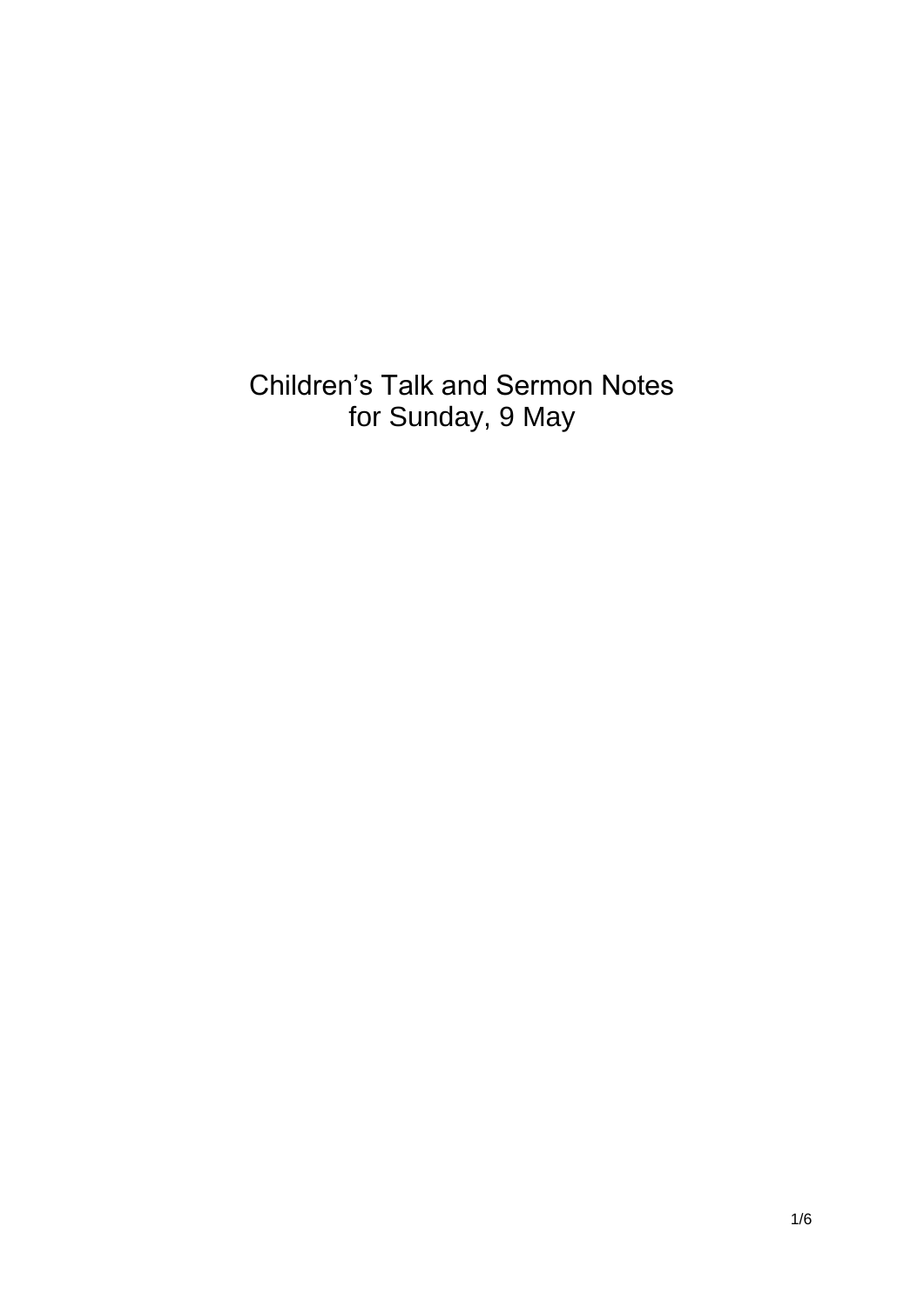Children's Talk:

Who is today all about? Mothers, of course! Today is the day that we honour mothers. The Lord tells us to do this in the Ten Commandments:

Honour your father and your mother, that your days may be long upon the land which the LORD your God is giving you. (Exodus 20:12)

We thank them for all of the love and goodness they give us. What are a few of the things that we can thank mothers for?

I hope that today you get a chance to show how much you love your moms. But I also want you to think about how you can be like your moms, and follow their example. The best way to honour someone is be living a good life. The Lord tells us in the Word what we can do to be like a mother:

While He was still talking to the multitudes, behold, His mother and brothers stood outside, seeking to speak with Him. Then one said to Him, "Look, Your mother and Your brothers are standing outside, seeking to speak with You." But He answered and said to the one who told Him, "Who is My mother and who are My brothers?" And He stretched out His hand toward His disciples and said, "Here are My mother and My brothers! For whoever does the will of My Father in heaven is My brother and sister and mother." (Matthew 12:46- 50)

Whoever does the will of His Father in heaven is like the Lord's mother (and brother and sister). Doing what the Lord wants is how we can honour mothers every day.

So what are some of the ways that you and I can copy our mothers and do what the Lord wants us to do?

Our mothers have given us such a good example to follow. Let's make sure they feel all the love today for giving us that amazing gift.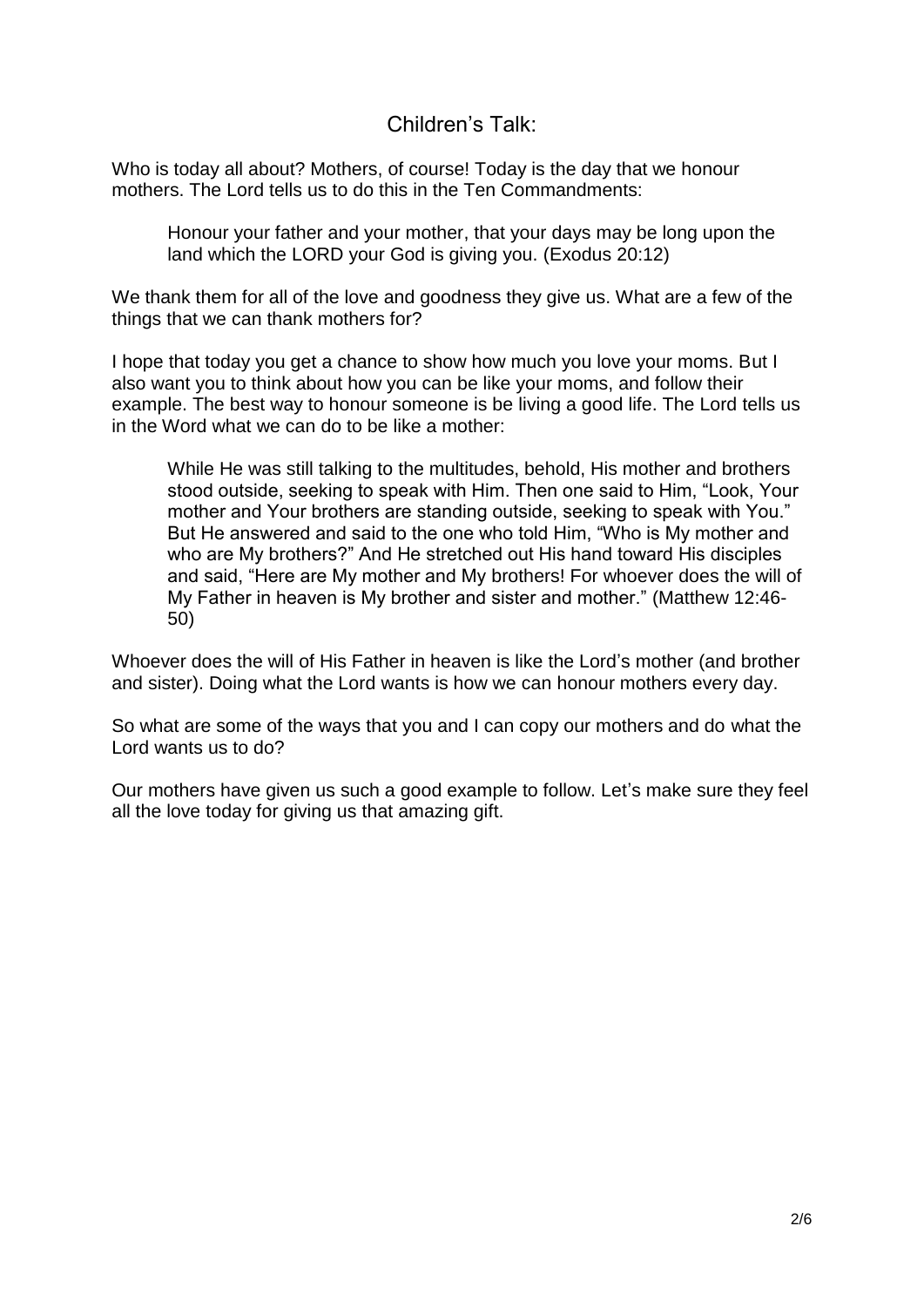## Honouring Mothers A Sermon by Pastor Joel Christian Glenn 9 May, 2021

Today we honour mothers. For most of us it probably goes without saying that honouring our mothers is a worthwhile thing to be doing. At the same time we can always look a little deeper into the reasons that we honour motherhood, and with that deeper understanding comes an even greater appreciation for what we honour in mothers. So today we are going to take a look at what makes mothers so worthy of being honoured with this special day.

The Word teaches us quite clearly that we are to honour parents, both mothers and fathers. The fourth commandment states,

Honour your father and your mother, that your days may be long upon the land which the LORD your God is giving you. (Exodus 20:12)

That one of the top ten most important rules that God has given includes this command to honour parents indicates just how important that role is in our lives. Other laws in the Old Testament imposed the death penalty for stricking or cursing parents. While these laws no longer apply in a literal sense, they bring him the honour that is due to parents.

The teachings of the New Church take these Old Testament rules and explain the various ways that they are still instructive. Here is how the book *True Christian Religion* explains the fourth commandment, and in it we see a description of just why parents are so important:

Honouring your father and your mother in the earthly meaning, which is the literal meaning, includes honouring our parents, obeying them, being devoted to them, and thanking them for the benefits they have given us - for feeding and clothing us, introducing us into the world so that we may become civil and moral people within it, and introducing us into heaven through religious instruction. In this way our parents have cared for our prosperity in time and our happiness to eternity. They do all these things from a love they have from the Lord, whose role they have played. In a comparable sense, it also means that wards whose parents have died are to honour their guardians. (*True Christian Religion* §305)

This passage indicates two areas in which our parents provide for us and for which we can be grateful. The first is physical care: mothers provide food, clothing, shelter, education, gifts, and common sense guidance. And we are right to be grateful to our mothers for providing these blessings. But more deeply, parents provide us with spiritual care: an experience of genuine love that remains with us forever; a conscience built firmly on right and wrong; knowledge of the Lord and His teachings, and a love for living a good life. These gifts prepare us for a spiritual life in this world and a heavenly life in the world to come. There is no greater gift that a parent can give.

These blessing that mothers give ultimately come from a love that is planted in them from the Lord. I think this underlying love is perhaps what we can most honour in our mothers. When I was recently talking to a group of older folks about Mother's Day, and I asked them what they were most grateful to their mothers for,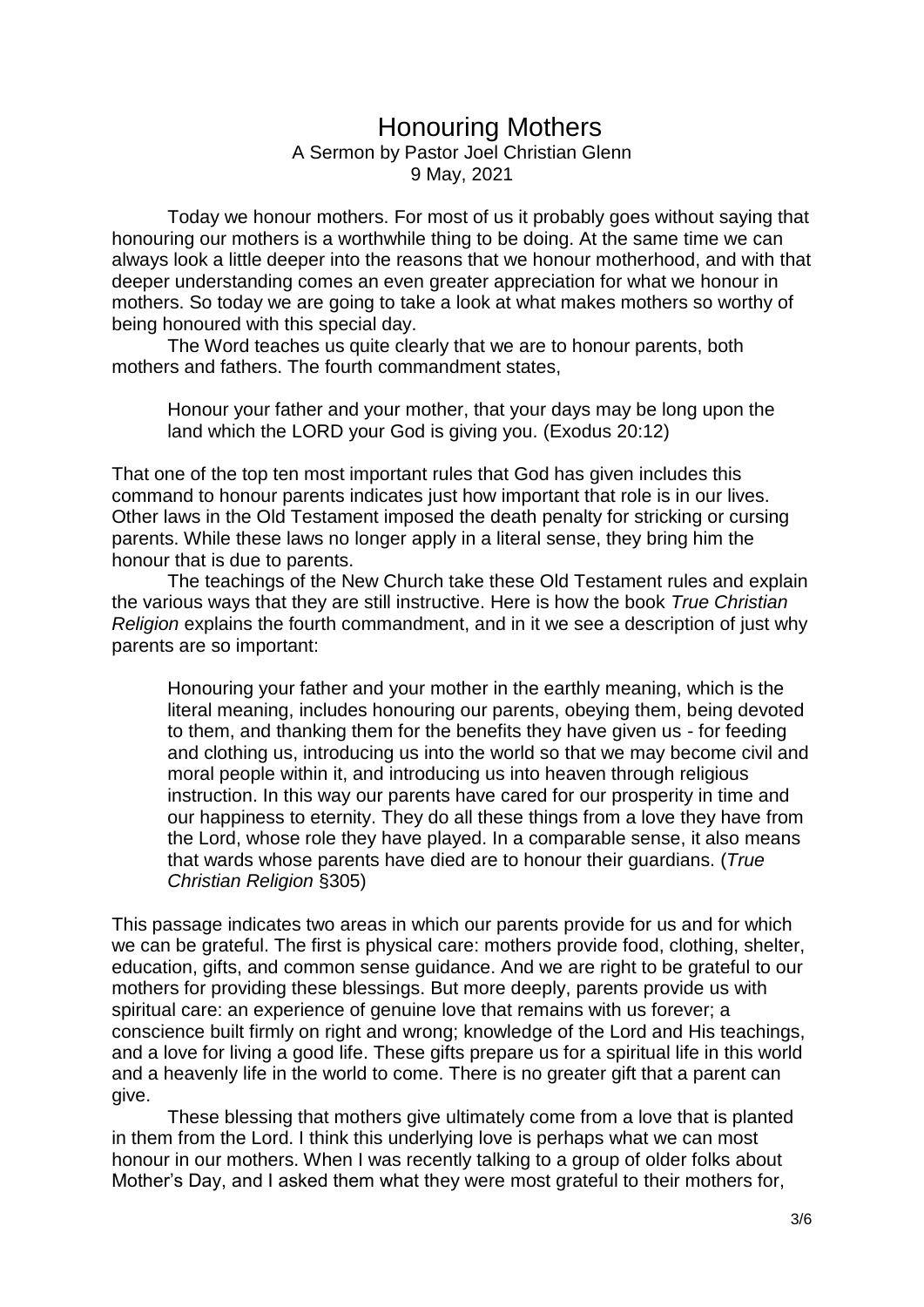the emphatic and resounding answer was love. Pure and simple. Motherly love, recieved from the Lord by a parent, is enduring and all-encompassing. We see an image of it even in the Lord reaction to the worst of the worst people, who were on the verge of executing Him. As Jesus approached Jerusalem, He looked out and compared His love for these people to that of a mother:

O Jerusalem, Jerusalem, the one who kills the prophets and stones those who are sent to her! How often I wanted to gather your children together, as a hen gathers her chicks under her wings, but you were not willing! (Matthew 23:37)

If the Lord's love can be so great even for the evil, how much greater must it be towards the entire human race? It is this great love that mothers tap into when they provide for their children physically and spiritually. Of course we should honour this!

But I also want to spare a thought for those who did not receive such love from their mothers? Or at least who struggle to feel that they received it? As much as we would like for every family to be loving and whole, there are families where the love is not there or is not felt. Some people listening may have a conflicted relationship, or even no relationship to speak of, with their mothers. That is a hard reality to live in, especially on a day like today. As I was preparing for this sermon I came across a passage that I think speaks to this hardship, and offers perhaps some hope. It begins this way:

But Zion said, "The LORD has forsaken me, And my Lord has forgotten me." "Can a woman forget her nursing child, And not have compassion on the son of her womb?" (Isaiah 49:14-15)

At first this passage seems like it is putting forward a rhetorical question: can a mother forget her child? "Of course not!" we want to say. And yet that is not actually the point of this passage, as we can see in the continuation:

Surely they may forget, Yet I will not forget you. See, I have inscribed you on the palms of My hands; Your walls are continually before Me. (Isaiah 49:15-16)

A mother may indeed forget her child. But the Lord will never forget you. The love that He has for you, the love that should have come through your mother, is still available from the Lord. It may not take away the pain of not having received it, or not receiving it as you would like, from your biological mother. But you are not any less loved for that.

On a broader level, we don't think of the Lord as our mother. Rather, He is our Father, as we say daily in the Lord's Prayer. So if the Lord is our Father, who is our Mother, spiritually speaking? The answer given by the Word is that the Church is our mother. Just as a mother feeds her children with physical nourishment, so the church feeds people with spiritual nourishment (*True Christian Religion* §306). Not the Church in terms of one congregation or denomination, but the Church as that community of people who look to the Lord and commit to following Him. Jesus taught this when Mary and His brothers were looking for Him: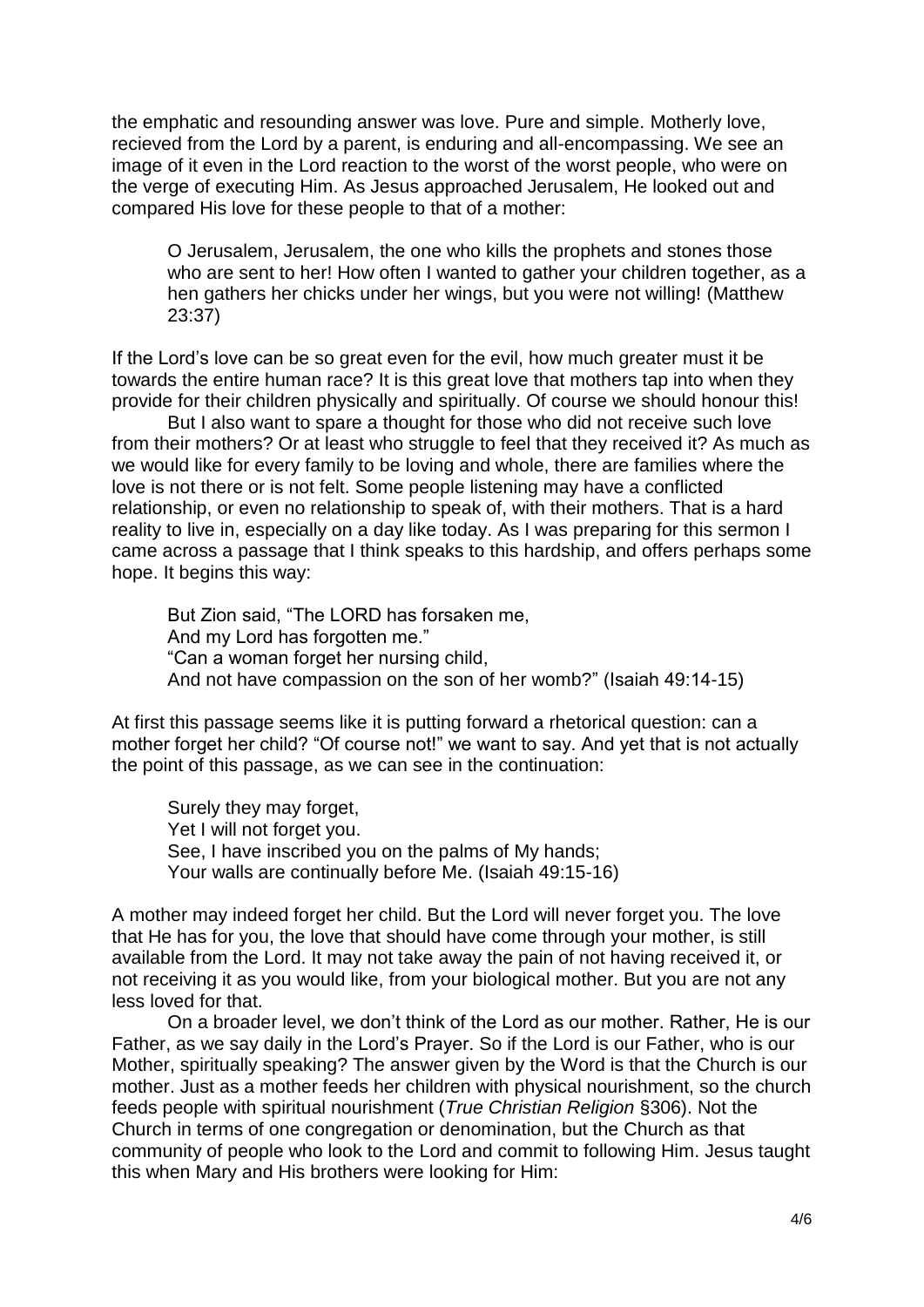While He was still talking to the multitudes, behold, His mother and brothers stood outside, seeking to speak with Him. Then one said to Him, "Look, Your mother and Your brothers are standing outside, seeking to speak with You." But He answered and said to the one who told Him, "Who is My mother and who are My brothers?" And He stretched out His hand toward His disciples and said, "Here are My mother and My brothers! For whoever does the will of My Father in heaven is My brother and sister and mother." (Matthew 12:46- 50)

Whoever does the will of His Father in heaven is like a mother, as well as brother and sister. This is the definition of a church that can be a spiritual mother for us.

I hope that all of us in this room and listening online are committed to being the church in that sense. But just making an intellectual commitment is not all that it takes. We must go through the process of putting that intention into action. A mother is a mother because of what she has and continues to do; and a church is only a church if it does the same on a spiritual level. So what would the church need to *do* so that people would feel the same love and affection for it that they feel towards their mothers?

If we went back to the beginning we talked about how we can honour mothers for all the spiritual ways that have nurtured us, and especially for the love from the Lord that is unconditional. The church is here to do the same thing. It can nurture us in many ways, too many to list; but I'll give a shot at mentioning a couple of the things that might help us all feel more love and affection for the church as our mother.

For example, one quality that mothers often have is to be there for their children no matter what. No matter the little conflicts or hurts a little one suffers, mom is always there to make things better. As a church we can always be there when people suffer. When can simply hear them and hold them, empathize with them and love them, and let them know that they are not alone. When any of us does this individually or as a group, we are living the life of the church as a mother.

Another example is that mothers protect and care for those who cannot protect and care for themselves. A little child is helpless without food and clothing and protection. Although we might see ourselves as strong independent adults, spiritually many of us are helpless and vulnerable. We may say that we don't need anyone, but really we all need others to have our back and deflect the hurts that life throws our way. When we protect people, and turn them off of a dangerous path towards a better way of life, and shelter them from the assaults of hell, we are living the life of the church as a mother.

This process is a challenge to go through. In fact, it mirrors the challenges of pregnancy and birth. Before a mother becomes a mother (at least biologically: of course there are many who fill the mother role who have not given birth) she must first go through months of pregnancy and all that it entails, as well as the birthing itself. I cannot speak from experience of course, but this process takes immense patience and can be frustrating and painful. The same is true of the church and individuals as we try to take the truth we have learned from the Lord and develop it into a way of life that can be born into the world as various practical uses.

Although living the life of the church is a challenge, it also leads to real joy. The Lord promises us this in the Gospel of John using the illustration of a woman going through birth pains: